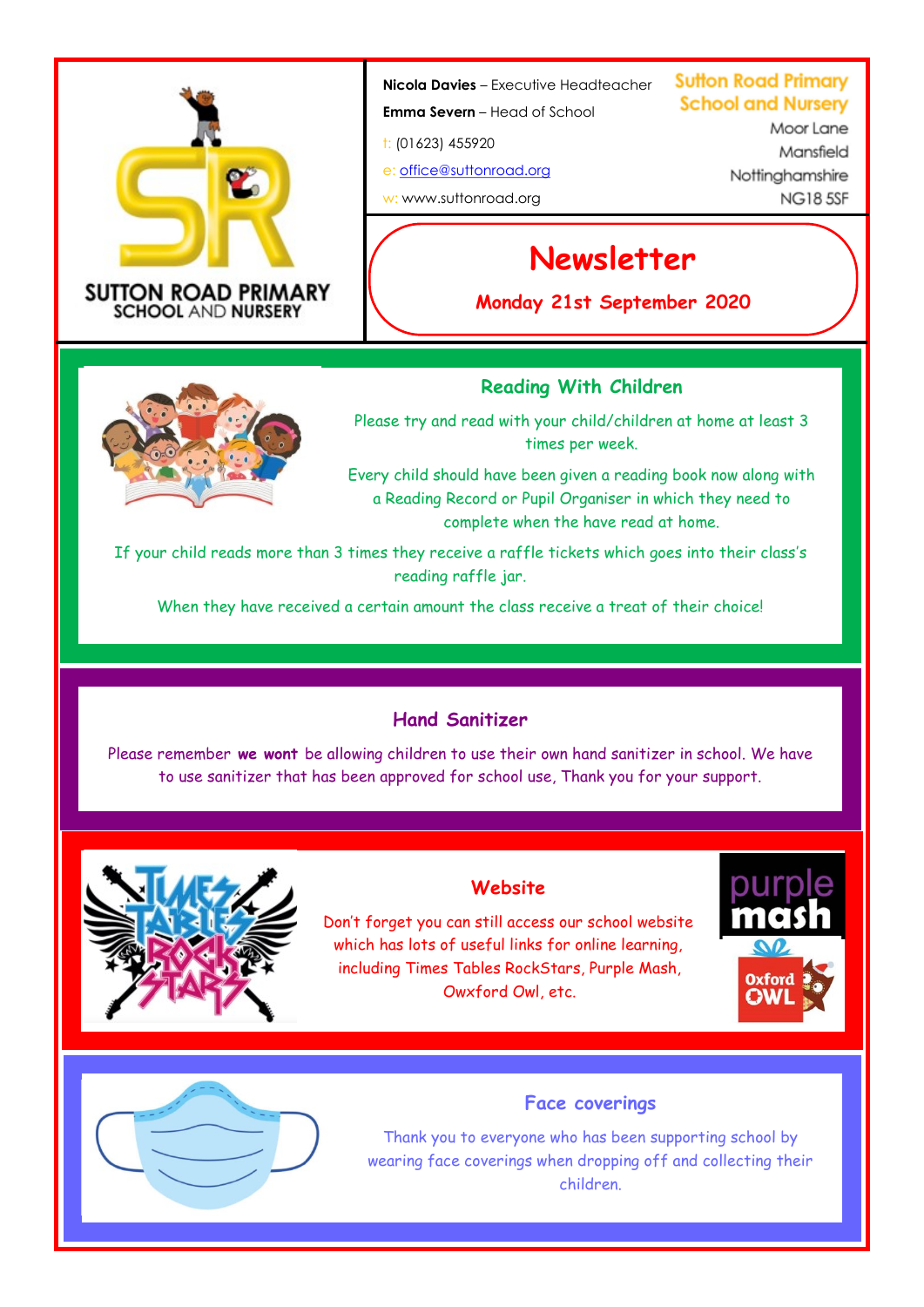

#### **Basketball**

We have been very lucky to secure a basketball coach to come in and teach our year 4 children on a Wednesday. Each class gets to spend 2 full afternoons this half term with the coach and this has extended to an exclusive after school club for the lucky 4EP.

4AB and 4AR children don't worry though! You will have your turn at attending the exclusive after school club after half term and Xmas.

Jaxon in 4EP said "*I love basketball*. *It is my favourite sport. I enjoyed learning the toilet-giraffe move to take a shot*." The toilet-giraffe move delighted the children as they had to learn to bend their knees like they were sitting on a toilet and then pushing up and extending their arm to release the ball, like a giraffe! They were fantastic at this and many of the children successfully scored a goal in the basket. The coach was pleased with the children stating that they were very well-behaved and a hardworking.



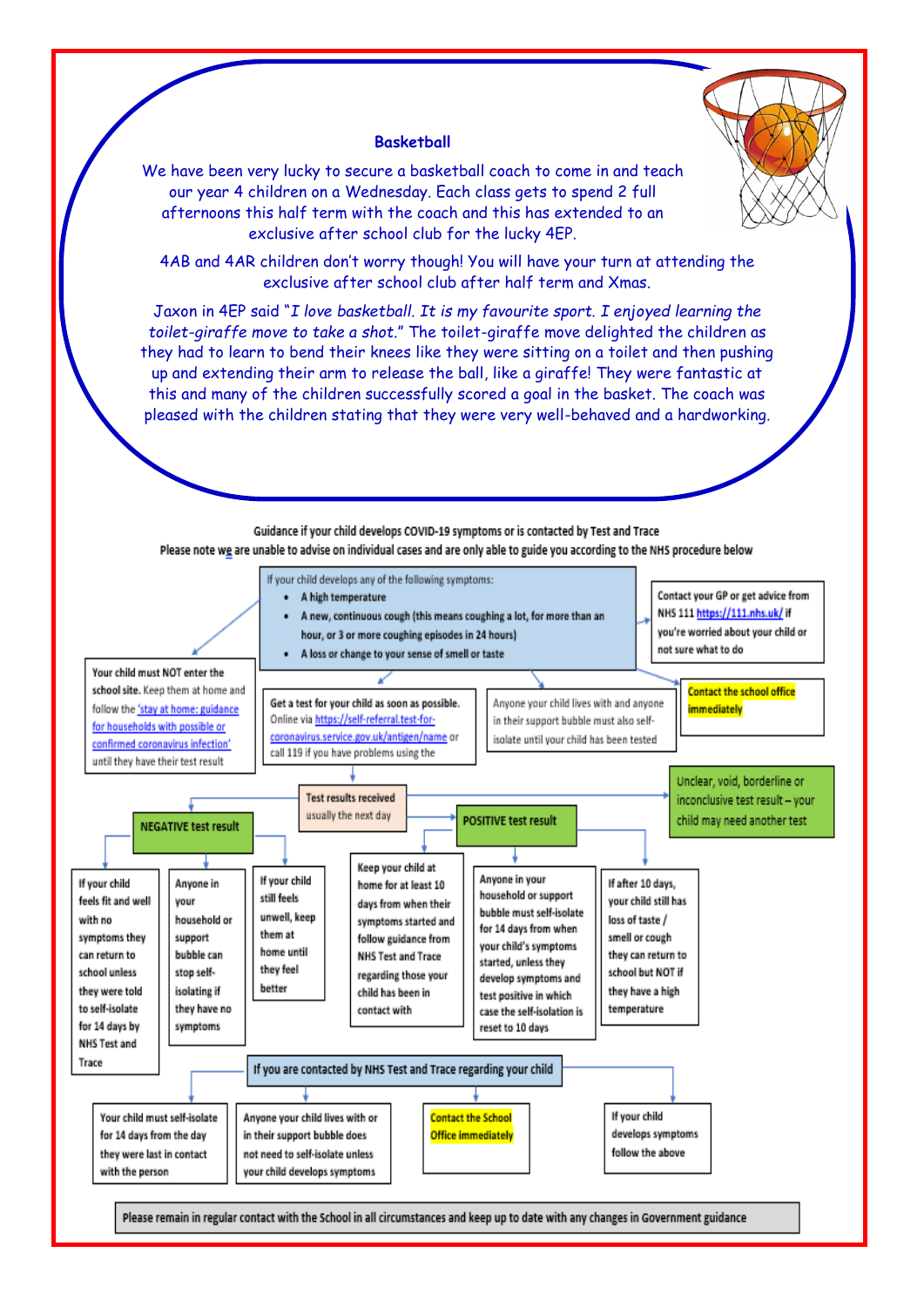#### **Have your home finances recently changed for the worse?**

#### **• Are you on a lower income or are claiming a benefit?**

#### **• Could you be entitled to normal Free School Meals?**

#### **APPLY NOW TO RECEIVE OTHER BENEFITS INCLUDING UP TO £40 TO SPEND ON UNIFORM**

By now you will all be aware that pupils in Reception, Year 1 and Year 2 are entitled to 'Universal Free School Meals' regardless of your income, as part of a Government scheme. However, we are writing to you that if your child is entitled officially to receive normal Free School Meals it is absolutely crucial that you apply for this in the usual way.

Being on the Free School Meals register ensures the following benefits for you and your family:

Extra money for school which can then be spent on resources, staff and enrichment for all our children. This extra money is called the Pupil Premium and its purpose is to ensure that children from low income families are not at a financial disadvantage during their education.

Up to £40 to spend on uniform during the school year.

Free lunches provided for child/ren each day in school. Currently these are in the form of packed lunch which includes; sandwiches, crisps, fruit and a sweet treat (please see photos to the right).

Over the past few months, you will probably have seen in the news that ALL children in receipt of normal Free School Meals were eligible for a £15 per week voucher to spend on food at local supermarkets during the school closure period and in the event of any future closure we want to ensure that you are receiving all support available to your family. So, don't miss out on opportunities for your child and complete the online claim form ASAP (see overleaf for more details). Please don't forget claiming this entitlement helps both your child and the school.

#### Even if you've applied unsuccessfully before, a number of factors have changes due to Covid, so it is important you have a go and try again so you don't miss out on what should be yours.

If in doubt, please feel free to contact our school office who will be able to advise and assist you with your claim. Claims need to be made as soon as possible so that you do not miss out over the coming months.

**Thank you for your time and support with this. Together we can make sure our children & families all get the support that they are entitled to.** 



### **Silly Sock Day**

Friday 25th September 2020 is Silly Sock Day.

You can send your child/children to school in silly socks.

The sillier the better!